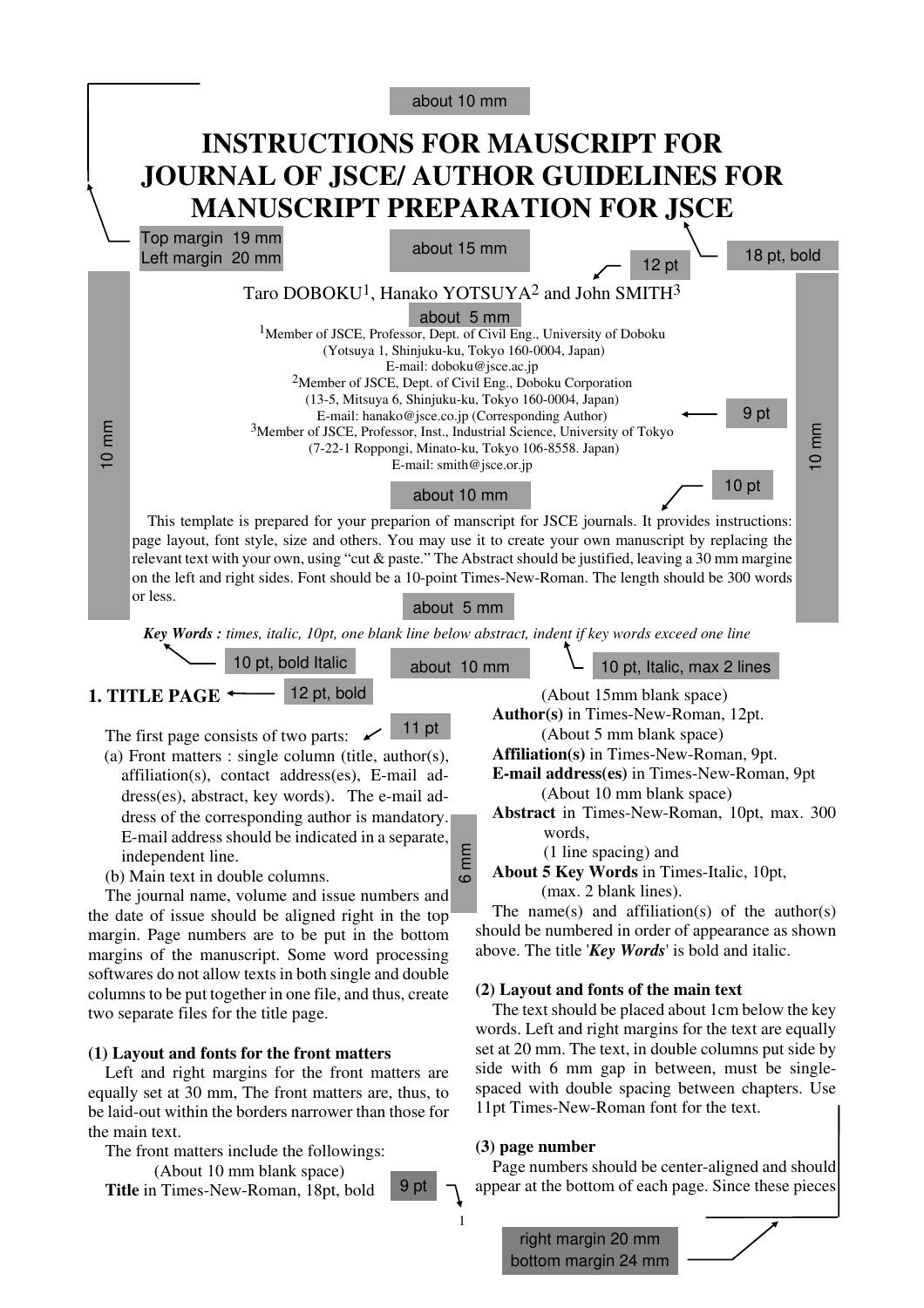$9$  pt, bold  $-9$  pt

of information will be notified by the secretariat of JSCE before completing the final manuscripts, leave the blanks as they are, and number the pages tentatively from 1.

#### 2 lines

#### **2. ORDINARY PAGES**

12 pt, bold

Within 56 lines per a coulmn

56

**Nithin** 

lines per a coulmn

In ordinary pages, the text must be placed within borders immediately below 19mm top margin. The other layout is same as the main text in the title page.

#### **(1) Footnotes and remarks** 11 pt, bold

Avoid using footnotes and/or remarks. If any, try to explain it in the text, or in appendices.

# **3. HEADINGS (INDENT LIKE THIS SAMPLE IF IT IS LONG)**

### 1 line

### **(1) Main heading**

Capital letters in 12pt bold face fonts should be used for main headings (chapter titles) that follow the chapter numbers as is shown in this example. Leave double and single spacing of lines before and after every main heading.



### **(2) Sub-headings for sections**

The sub-headings for sections, in 10pt. bold face fonts, with their initial letters capitalized, are preceded by parenthesized section number like **(2)**. Leave single spacing of line before every subheading.

**a) Sub-headings for sub-sections**  11 pt, bold

They are written just as the sub-headings for sections are done, but follow alphabets with right parentheses. No spacing of lines is left before and after every sub-heading.

### **4. MATHEMATICS**

Use special high quality fonts for all mathematical equations in the text. Some equations may be placed off the text as:  $\infty$ 

centered 
$$
\rightarrow
$$
  $G = \sum_{n=0}^{n} b_n(t)$  (1a)

$$
\text{centered} \quad \longrightarrow \quad F = \int_{\Gamma}^{n=0} \sin z \, dz \tag{1b}
$$

and some appear in the text as.  $C_D$ ,  $\alpha(z)$  If their quality is not satisfactory, the manuscript may not be accepted. Numbered equations ((1a) and (1b) for example) should be center-aligned. The equation numbers

**Table 1** Caption should be centered, but if it is long, it should be indented like this.



**Fig.2** Place the caption below the drawing.

1 or 2 lines

in parentheses should be placed flush right.

### **5. FIGURES AND TABLES**

#### **(1) Location of figures and tables**

Figures, tables and photographs should be inserted at the upper or lower part of the page where reference is first made to them. Do not place them altogether at the end of the manuscript.

Figures or tables should occupy the whole width of a column, as shown in **Table 1** or **Fig.2** in this example, or the whole width over two columns. Do not place any text besides figures or tables. Insert about one to two lines spacing above the main text.

#### **(2) Fonts and captions**

Do not use too small characters in figures and tables. At least, the letters should be larger than those in the captions (9 pt). Captions should be centered, but long captions must be indented like an example of **Table 1**. The heading of captions is 9pt bold face.

### **6. CITATION AND REFERENCE LIST**

All the references must be numbered in the order of appearance in the article and the right parenthesized numbers are used at the text where it is referred like this1). The reference list must be summarized at the end of the main text. Use 9pt font for the list. The